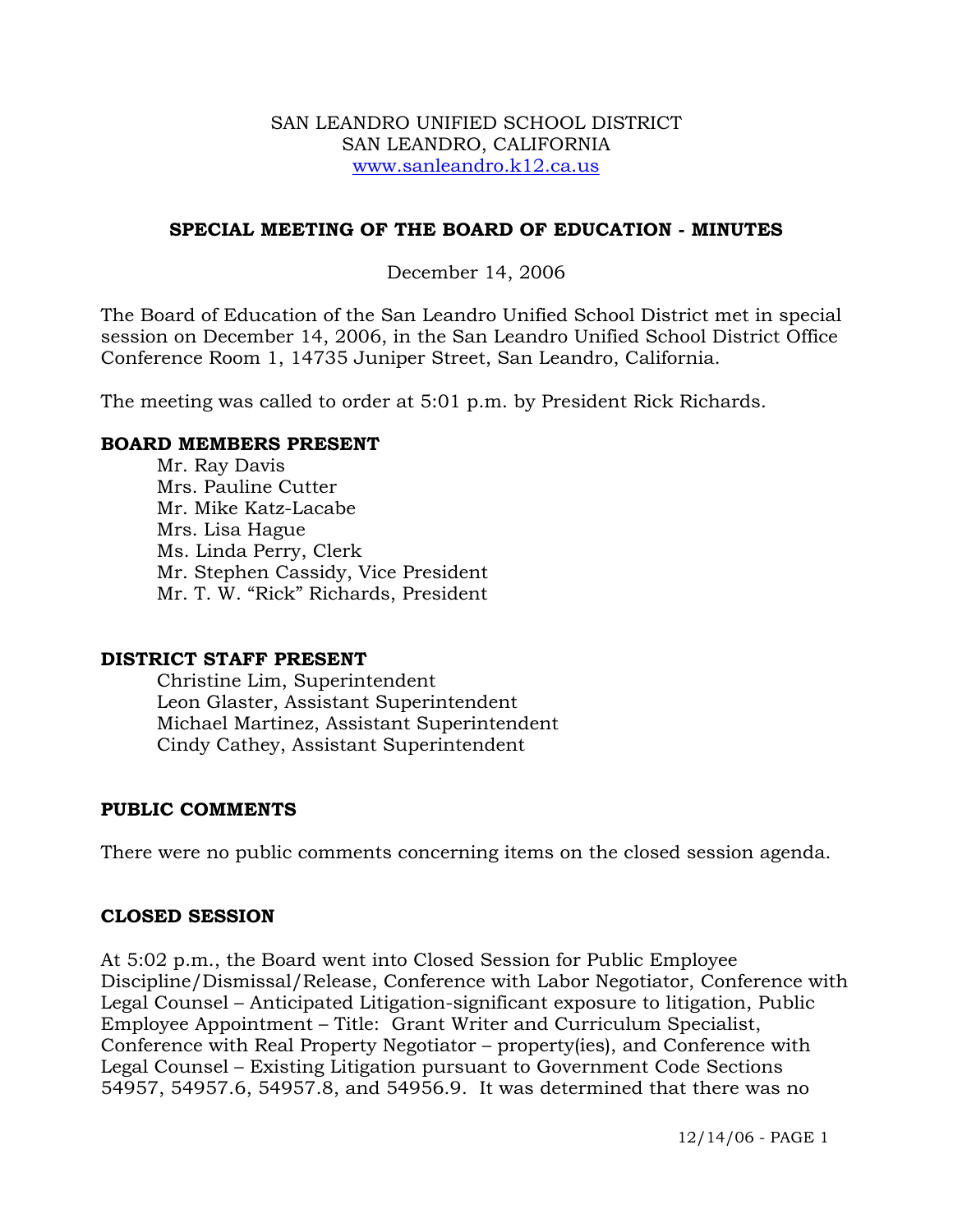need for the closed session on Student Expulsions. The closed session adjourned at 6:05 p.m.

The Board returned to open session at 6:10 p.m. with the Pledge Allegiance to the Flag, led by newly elected Board member Mike Katz. President Richards said that the Board had been in closed session and the following action was taken:

- The Board unanimously accepted the settlement agreement and release for Employee #340.
- On a motion made by Mr. Davis, and seconded by Mrs. Cutter, the Board appointed Julianna Sikes as Curriculum Specialist by a 7-0 vote.
- On a motion made by Mr. Davis, and seconded by Mrs. Cutter, the Board appointed Emily Kaplan as Grant Writer by a 7-0 vote.

## **PRESENTATIONS**

Assistant Superintendent Leon Glaster presented the First Interim Report for 2006-2007 Fiscal Year.

 Mr. Glaster thanked the acting Business Manager, Doug D'Amour, for his leadership and the Business Office staff for all of their work.

 Mr. Glaster explained that school districts are required to file two interim reports during each fiscal year, one that reports activity through October 31, and the seconded through January 31.

 He reported that the First Interim financial report was an update of the 2006-2007 Adoption Budget that was approved on June 30, 2006, and included financial information from the state and federal government as well as District specific enrollment, and all relevant financial actions. The report also included a multi-year (three year) budget projection to assure that District has adequate resources for a 3% fund balance at the end of the three-year period.

 Mr. Glaster briefly reviewed the revised budget assumptions, revenues and expenditures for all funds, General Fund Unrestricted, and Restricted, enrollment & average daily attendance analysis, General Fund Multi-Year Projections and shared charts showing the percentage of sources of revenue and expenditures by function.

 The information presented indicated all funds were balanced, an enrollment increase (2007-08 and 2008-09 ADA Adjustment), unrestricted General Fund balance less than 1% above the 3% reserve requirement, a strong one-time categorical funds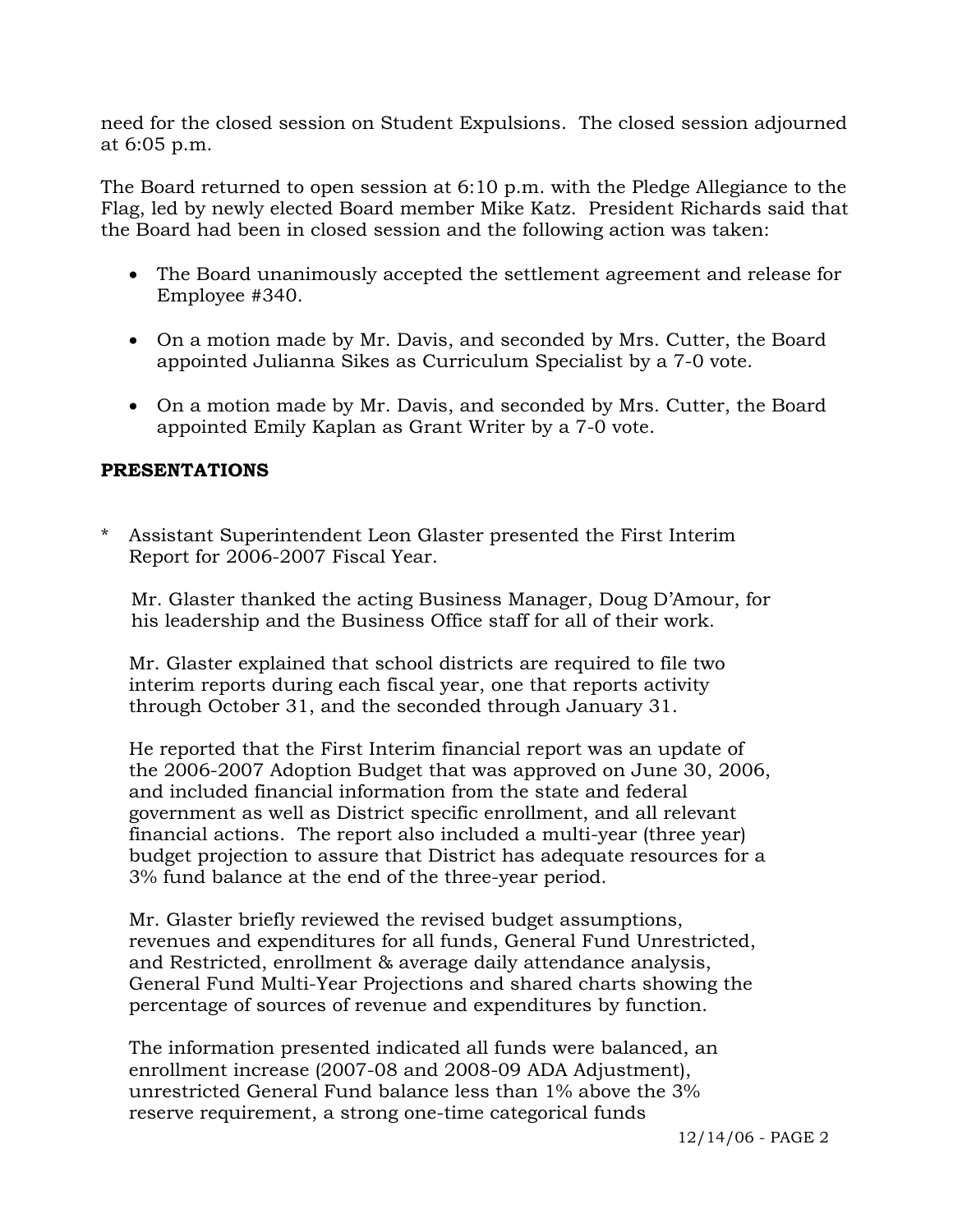(CTA/Governor's settlement), and minimal on-going unrestricted General funds over 3% reserve.

 Comments and questions from the Board centered on clarification of the information presented, which were answered by staff.

 President Richards noted that despite the fact that the Finance Committee had been unable to meet to review the final report prior to the meeting, he had been able to do a cursory review of the numbers.

 The entire Board thanked Mr. D'Amour for "stepping up to the plate" and tackling this very important work, and acknowledged Mr. Glaster for the great presentation.

## **CONSENT**

Mr. Cassidy asked that 3.1-C, School Safety Plans, 2006-2007 be pulled from the Consent Calendar.

Educational Services

| $3.2 - C$                                  | Addendum to the Single School Plan for Jefferson<br>Elementary School, 2006-2007                                            |
|--------------------------------------------|-----------------------------------------------------------------------------------------------------------------------------|
| $3.3-C$                                    | Proposed Site Discretionary Block Grant Expenditure Plans<br><u>for Jefferson, Monroe and Washington Elementary Schools</u> |
| $3.4-C$                                    | Proposed Stipulated Expulsion for Student E8-06/07                                                                          |
| $3.5-C$                                    | Proposed Stipulated Expulsion for Student E9-06/07                                                                          |
| $3.6-C$                                    | Proposed Stipulated Expulsion for Student E11-06/07                                                                         |
| <b>Business, Operations and Facilities</b> |                                                                                                                             |
| $4.1-C$                                    | Jefferson Elementary New School – Contractor Notice of<br>Completion                                                        |
| $4.2-C$                                    | Change Order No. 1, John Muir Adult School Phase II<br><b>Building Project</b>                                              |
| $4.3-C$                                    | Change Order No. 2, John Muir Adult School Phase II Site<br>Work Project                                                    |
|                                            |                                                                                                                             |

4.4-C First Interim Report for 2006/2007 Fiscal Year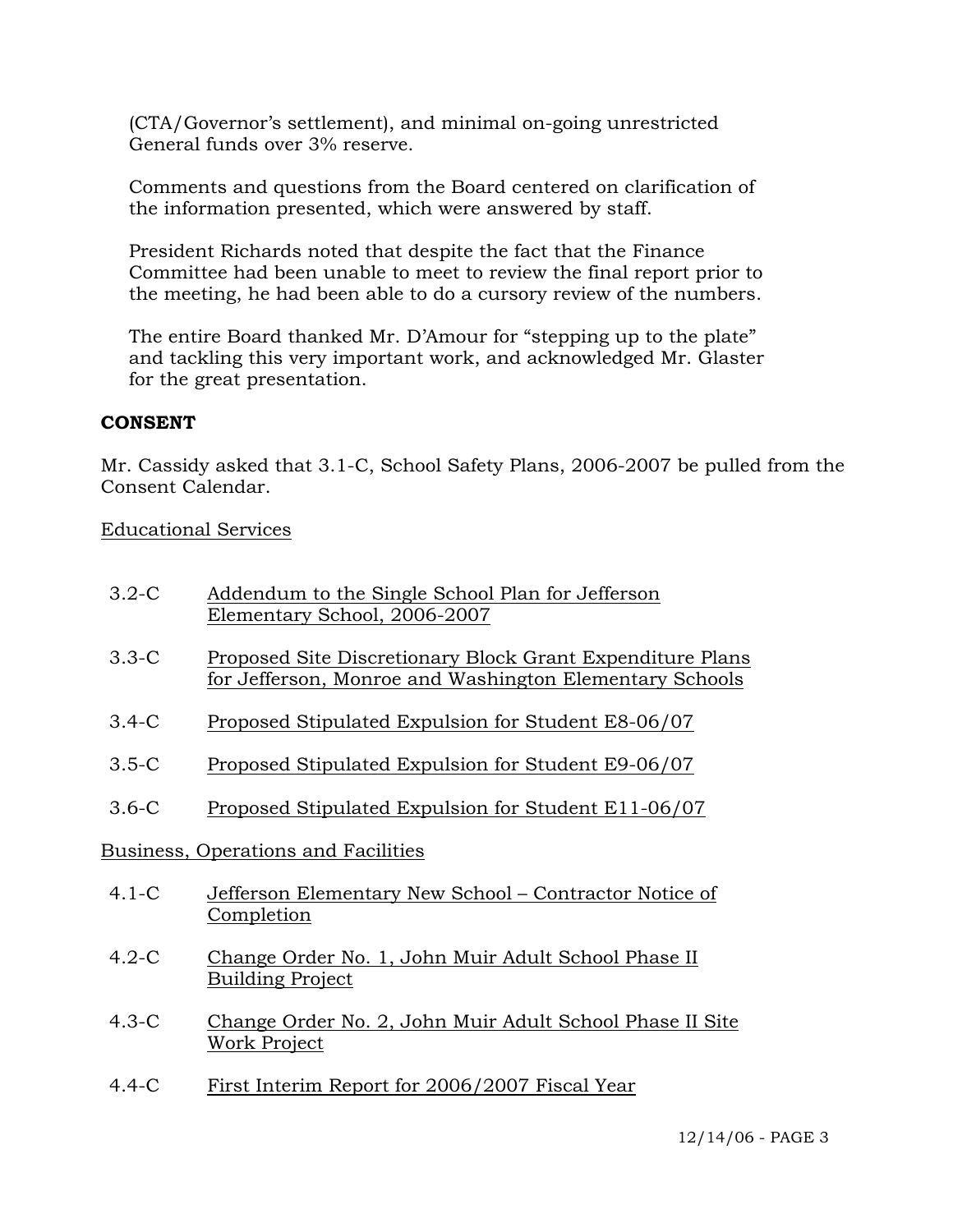## 4.5-C Resolution #06-56 to Declare Certain Equipment Surplus and/or Obsolete

On a motion made by Mr. Davis and seconded by Ms. Perry, the Board approved the remaining consent items by a 7-0 vote.

## Educational Services

## 3.1-C School Safety Plans, 2006-2007

Superintendent Lim explained that because of a new state required process, a few new site administrators, and based on comments and questions raised by Board members upon their review of the plans, it would necessary to pull the Safety Plans for Bancroft and Muir Middle schools, and Roosevelt, Wilson, McKinley, and Jefferson Elementary schools as the their plans had not yet received the required review by their School Site Councils. She said that the plans would be brought back to the Board in January 2007, and that at this time she was recommending that the Board approve the School Safety Plans for Garfield, Madison, Monroe, Washington, San Leandro High, Lincoln/Lighthouse and Adult School.

Prior to the vote, Mr. Cassidy said that he appreciated the additional work that had been done on the high school's plan, adding that in light of the events that have occurred in the past during the spring at the high school, he asked for a presentation updating the Board on racial tensions prior to April 2007.

On a motion made by Mr. Davis and seconded by Mr. Cassidy, the Board approved the School Safety Plans 2006- 2007 for Garfield, Madison, Monroe, Washington, San Leandro High, Lincoln/Lighthouse and Adult School by a 7-0 vote.

### **CONFERENCE**

Human Resources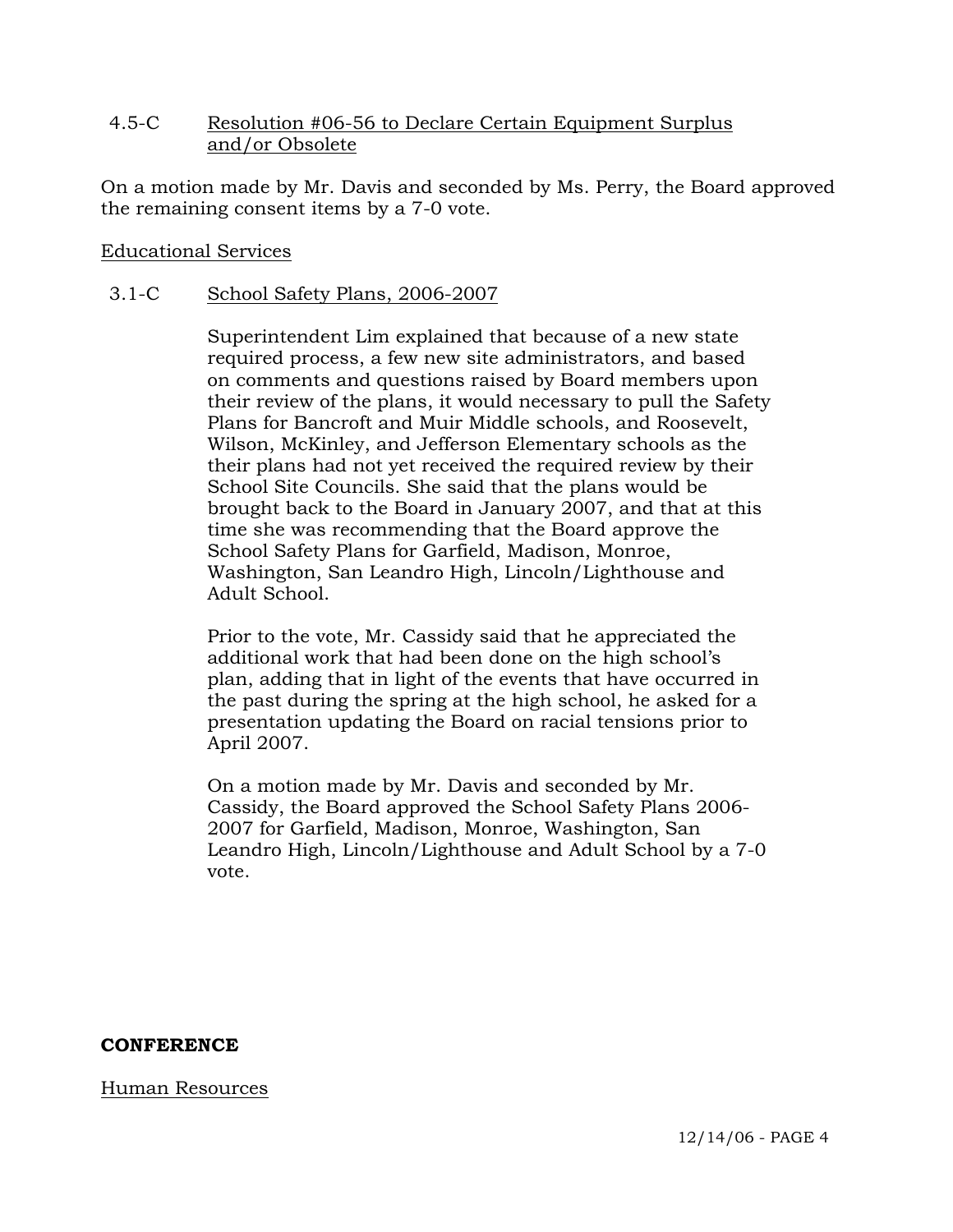## 2.1-CF Communication Outreach Specialist Position Extension through June 30, 2008

The Board discussed and considered extending the term of the Community Outreach Specialist position through June 30, 2008.

The Superintendent noted that many accomplishments had resulted from this position since its creation in December 2005 and recent extension to June 30, 2007, including the development of a comprehensive Communications' Plan, deepened relationships with the media, resulting in more positive coverage, increased networking with the greater community through participation in Leadership San Leandro, website redesign (in process), and enhanced internal/external communication. As part of her goals, she was recommending that the Board extend the position for an additional year, through June 30, 2008, noting that staff would be bringing an updated Communications' Plan to the Board in January 2007.

Mrs. Cutter was concerned about website maintenance once it was in place, and strongly urged that this position be responsible for its upkeep. Superintendent Lim said that details regarding the daily maintenance responsibilities were still being discussed; however, it would not be outsourced, and currently the Outreach Specialist oversaw the day-to-day maintenance of the site.

On a motion made by Mrs. Hague and seconded by Ms. Perry, the Board approved to extend the term of the Community Outreach Specialist position through June 30, 2008, by a 7-0 vote.

President Richards suggested that Conference Items 2.2-CF, Bond Account Technician Job Description and Position and 4.1-CF, Bond Accountability Finance System be discussed simultaneously, as they were both bond-related.

In addition, he explained that because the District's financial system (ACOE Escape Financial System) was not configured to track projects on a year to year bases, and was not inline with the new tracking requirements mandated by the Office of Public School construction, staff had been researching available financial systems which would meet the facility bond financial reporting requirements, assure accountability for the District and the community, provide up-to-date information for good decision making, and assure consistency throughout the life cycle of all of the projects.

# 2.2-CF Bond Account Technician Job Description and Position

The Board discussed and considered approving the Bond Account Technician job description and position.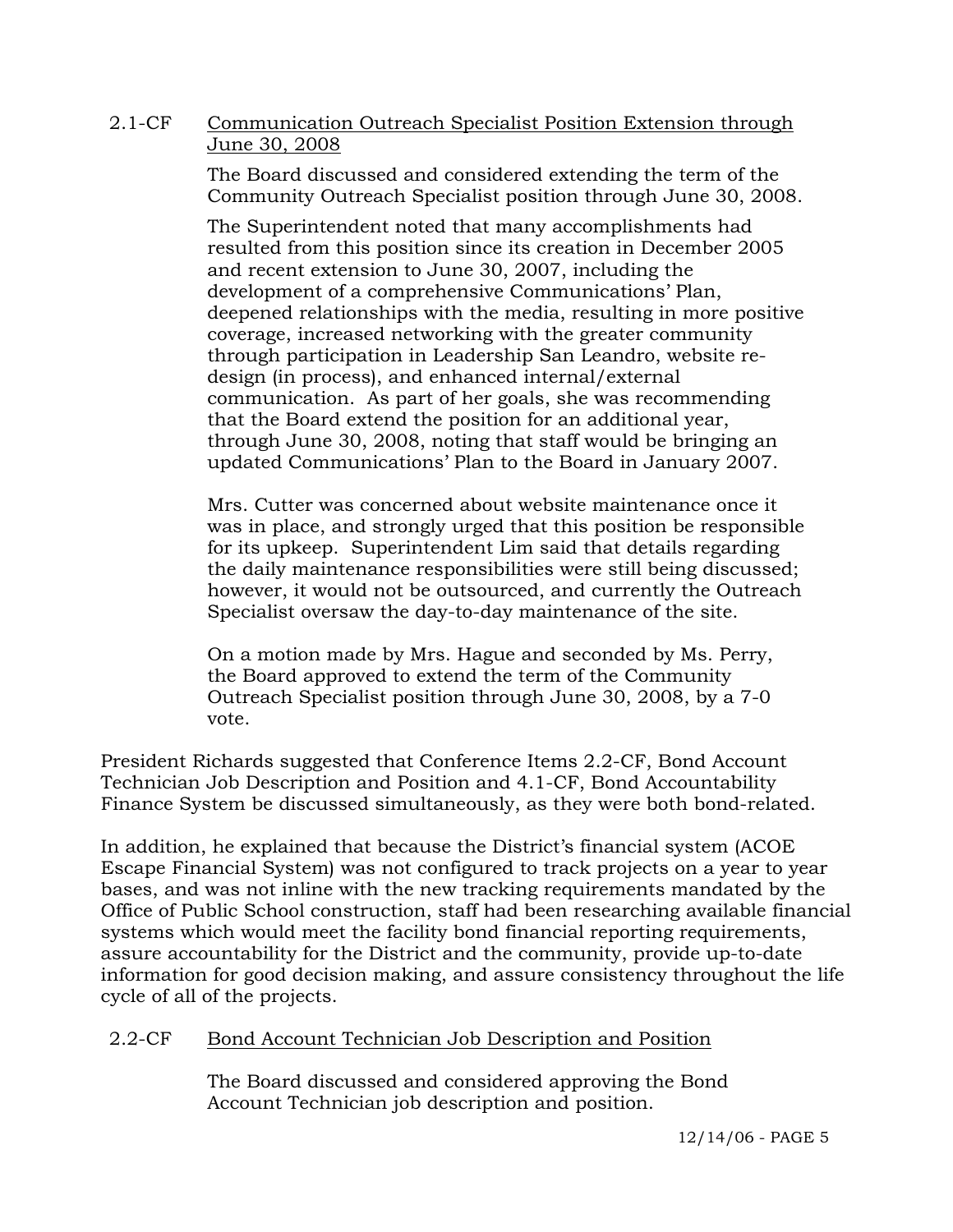Responding to the few questions raised by the Board, Mr. Glaster said that an in-house Bond Account Technician position would definitely save the District money, and would be a full-time bond only position, funded by Measure B.

Mrs. Cutter added that a full-time District employee could not be expected to oversee the bond in addition to their regular duties, and that by hiring one person to oversee the bond projects, looking for possibilities and problems that may arise, would keep the District accountable.

Ms. Perry agreed that having in-house control was vital to a successful bond and that this position was absolutely essential.

Mr. Katz thought it would be helpful to the community if a narrative describing the reasons behind the hiring choices, such as Frequently Asks Questions (FAQs) about the bond was placed on the website.

On a motion made by Mrs. Cutter and seconded by Mr. Davis, the Board approved the Bond Account Technician job description and position by a 7-0 vote.

### Business, Operations and Facilities

#### 4.1-CF Bond Accountability Finance System

The Board discussed and considered approving the Bond Accountability Finance System.

Staff further explained to the Board the District's current financial system, the capabilities of the system being recommended, and estimated cost of the program.

On a motion made by Mr. Davis and seconded by Ms. Perry, the Board approved to enter into an agreement with Colbi Technologies, Inc. for supplemental bond financial accountability system by a 7-0 vote.

### 4.2-CF Procedures to Establish a November 2006 General Obligation Bond (GOB) "Citizens Oversight Committee"

The Superintendent prefaced the discussion by stating that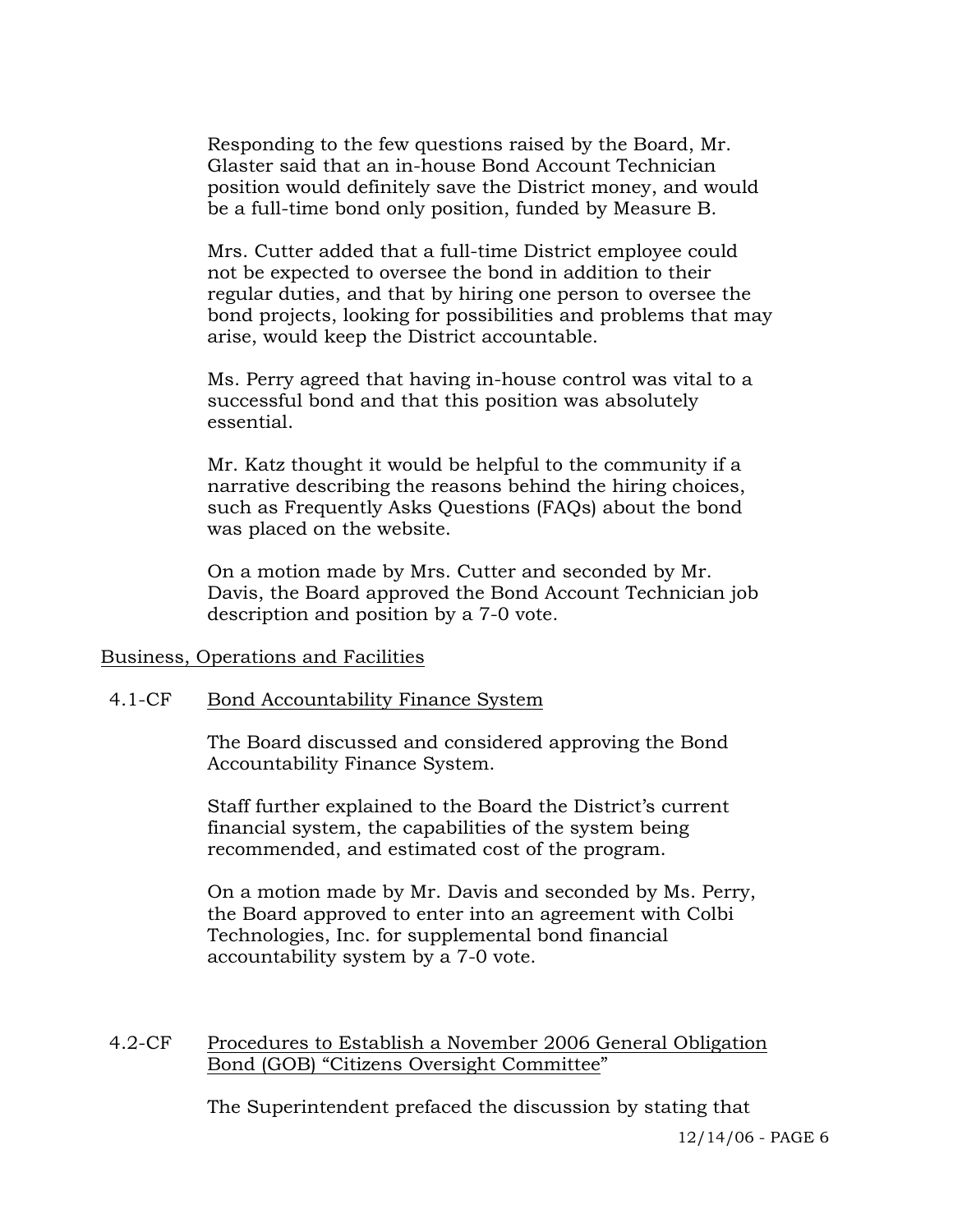under Proposition 39 amended Article 13A of the state Constitution districts must form a Citizens Oversight Committee (COC) within 60 days of approving the vote count they received from the County Registrars office, thus staff was presenting a draft proposal of the composition structure of the GOB "Citizens Oversight Committee."

She walked the Board through the draft proposal, explaining that the purpose of the COC would be to "actively review and report on the proper expenditures of taxpayers' money for school construction".

By law, the COC is required to have a minimum of seven members. This must include:

- a student involved in student government
- a person active in a business organization
- a person active in a foundation which supports the District
- a person active in a senior citizens organization
- a person active in a bona fide taxpayers organization

In addition, the Superintendent noted that Board could discuss adding two or more potential representatives from the following groups: public agencies, non-profit organizations, student leadership, Chamber of Commerce, Service organizations, homeowners' associations, school site organizations, City of San Leandro, rental property organization, unions, and cultural organizations.

Because staff was recommending that a final candidate be approved by the Board no later than February 5, 2007, the Superintendent requested that a Special Board meeting be scheduled, so that the deadline could be met.

The Board began their discussion focusing on the number of people on the committee and then the composition of the group as suggested by President Richards followed by the recruitment, application, and selection process.

Mrs. Cutter noted that because of the length of time the committee would be in place, a different student would be selected each year, and an on-going record should be kept regarding that slot.

At the conclusion of the discussion and in order to broaden the scope and still have a functioning committee, the majority of the Board decided on a nine member committee. In addition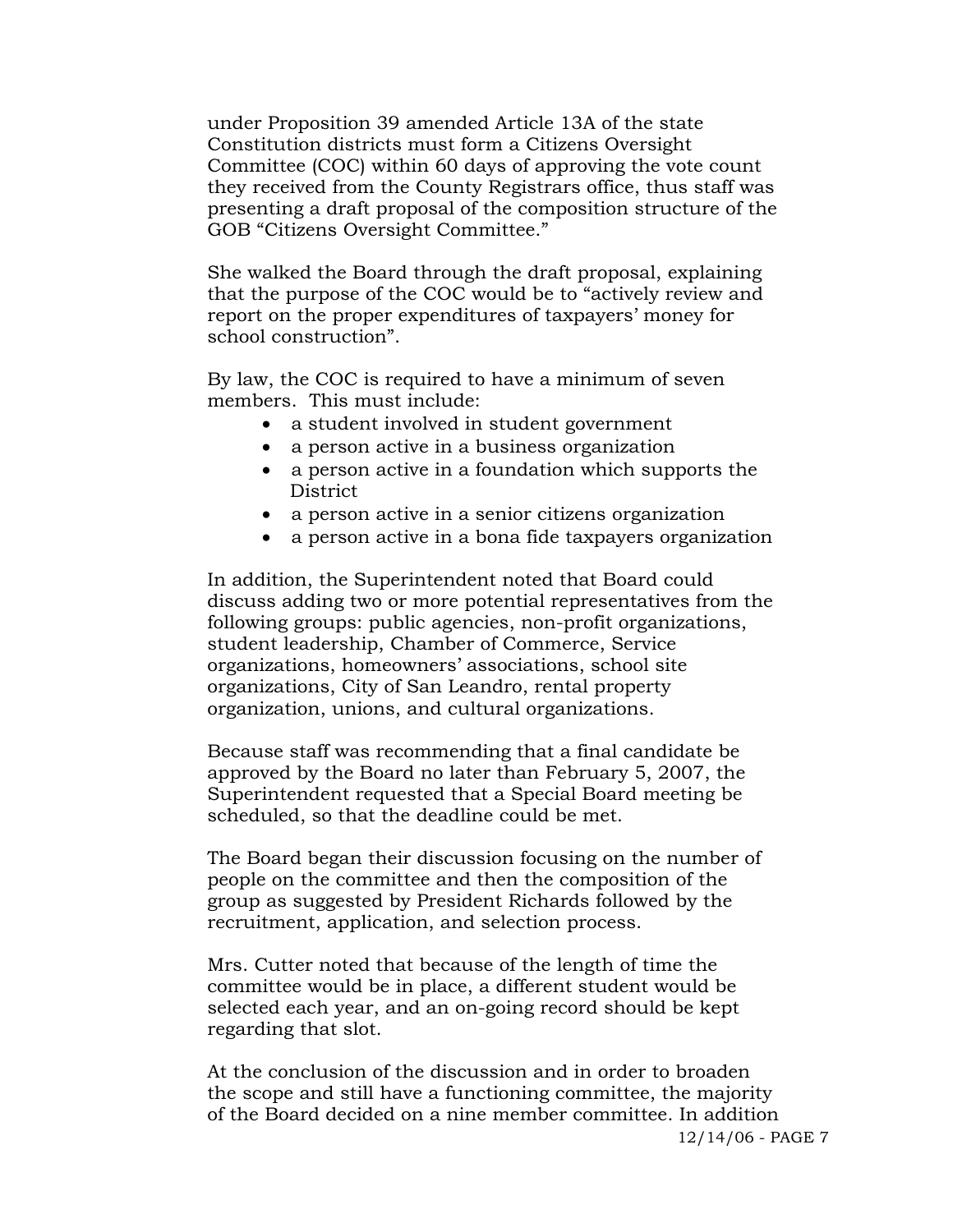the Board would recruit four additional through an application process, from public agencies, non-profit organizations, student leadership, homeowners' organizations, unions, rental property organizations, the City of San Leandro, cultural and service organizations.

The Board also agreed that as part of the recruitment and application process, the Superintendent would:

- Make a concerted and documented effort to contact every group identified by Article 13A of the state Constitution and Board recommended committee composition
- Place recruitment ads in the San Leandro Times
- Display recruitment posters at every school site, District, the City offices and libraries, Chamber of Commerce and all school bulletins
- Distribute and collect applications

In addition:

- Letters would be sent to realtors
- Letters to the editor and press releases would be written by the Superintendent and/or Board President to both the San Leandro Times and Daily Review, and if required, a legal notice would be printed in the appropriate newspaper
- Staff would conduct a paper screening and the Facilities/Technology Committee would conduct interviews and move final candidates forward for Board approval

The Board also requested that the Superintendent draft an application for the Measure B Citizens Oversight Committee and put it in the *Confidentially Speaking* for the Board's review and input.

On a motion made by Mr. Davis and seconded by Mr. Katz, the Board approved the agreed-upon procedures outlined to establish a November 2006 General Obligation Bond "Citizens Oversight Committee by a 7-0 vote.

Educational Services

## 3.1-CF High Priorities Schools' Grant Plan for Garfield Elementary School

On a motion made by Mrs. Hague and seconded by Mrs. Cutter, the Board approved the High Priorities Schools' Grant Plan for Garfield Elementary School by a 7-0 vote.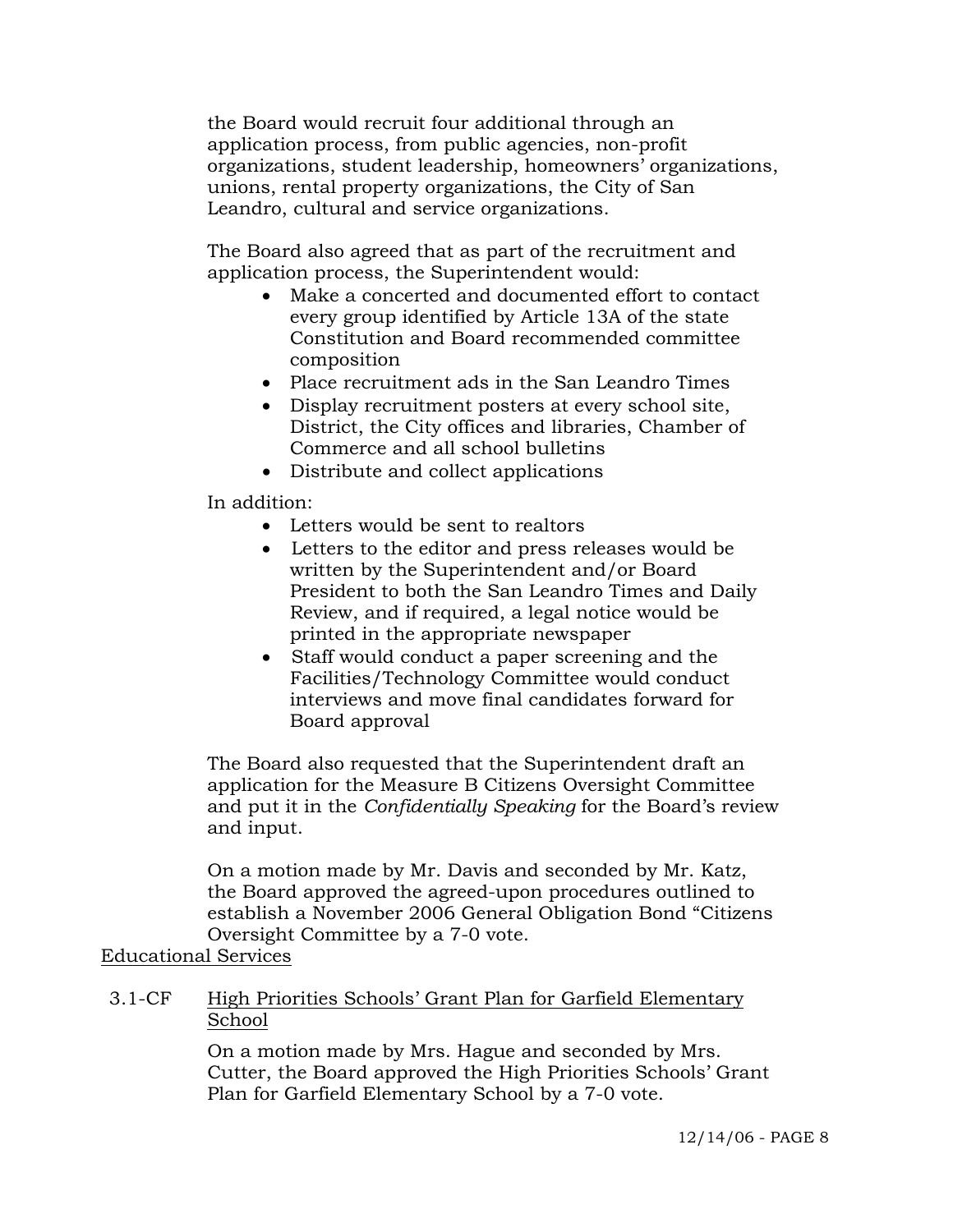## **PUBLIC TESTIMONY**

None

# **BOARD MEMBER COMMENTS**

The Board wished "Happy Holidays" to everyone.

- Mr. Davis announced that his wife and he would be hosting an Open House at their home on New Year's Day from 12 noon-6 p.m., and an invitation would be sent out soon.
- Mr. Katz thanked Mr. Glaster for the budget presentation, noting that it was an "enlightening and overwhelming" experience for him.
- Mrs. Cutter encouraged staff to post facility signs, in addition to the marquees at each site, thanking the community for their support of Measure B as soon as possible.
- Ms. Perry reported attending several holiday musical performances at the school sites, and encouraged the Board to do the same.
- Mr. Cassidy enjoyed his first Lenny Williams concert and hoped that it would be a financial success. He thanked staff and appreciated the Superintendent's leadership with regards to the information presented tonight. He asked for the community distribution list of those receiving "Bridging Communications", adding that the list could also be used as a tool for notification of oversight committee applicants. He indicated that a bond component would be included in the Communications Plan that would be coming to the Board for approval in January. Mr. Cassidy also continued to stress the importance and need for the Board to continue to consider a parcel tax in San Leandro as a way to increase funding for our District.
- Mr. Richards echoed Ms. Perry's comments about the holiday activities happening at the schools, adding that he was able to attend a few, including the "Breakfast of Champions" at the high school, where 259 students were honored for having a 4.0 or greater GPA. He reminded the Board to complete the committee assignment form so that the committees would be in place by the beginning of the year.

At the suggestion of the Superintendent, President Richards received consensus from the Board that a Special Board meeting would be scheduled for February 1, 2007, 5:30 p.m. at the District Office to approve the selection of the Citizens Oversight Committee.